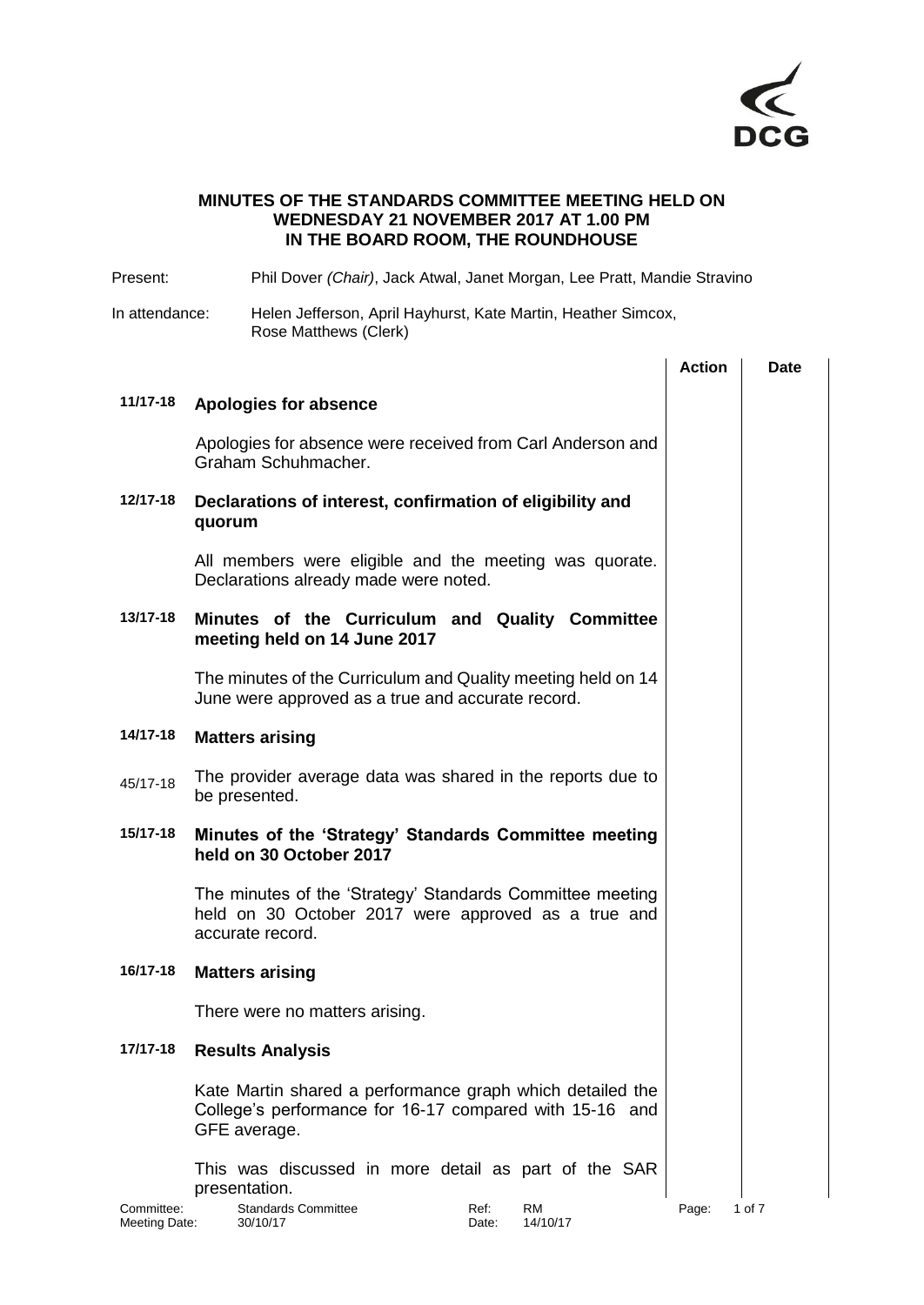### **18/17-18 College Self-Assessment Report, including Quality Improvement Plan**

April Hayhurst delivered a presentation which summarised the SAR Report and Quality Improvement Plan. (Prior to the meeting Members received copies of the complete documents).

The Committee Chair explained he had attended two days of SAR Validations at which academy SARs were analysed in detail, with team managers questioned on all elements of performance.

### Overall Effectiveness

Overall Effectiveness was graded good and April Hayhurst presented clear rationale for this.

Kate Martin identified those areas where improvements were needed, highlighting some actions already undertaken as a result of SAR findings.

Key improvements from the SAR related to GCSE English, Functional Skills in English Level 2 and Functional Skills maths Levels 1 and 2, increasing the proportion of advanced apprentices to complete their programmes on time by improving tracking and monitoring of progress by Managers. Diplomas and A Level high grades required improvement.

#### Effectiveness of Leadership and Management

Effectiveness of Leadership and Management was graded good.

Kate Martin highlighted areas requiring improvement and links to the Quality Improvement Plan were made.

# Quality Teaching Learning and Assessment

Quality Teaching Learning and Assessment was graded good.

Members were reminded of the purpose of the scorecard, and Kate Martin reported work had recently taken place to review weightings. The Chair acknowledged this performance scrutiny.

# Personal Development Behaviour and Welfare

Personal Development Behaviour and Welfare was graded good.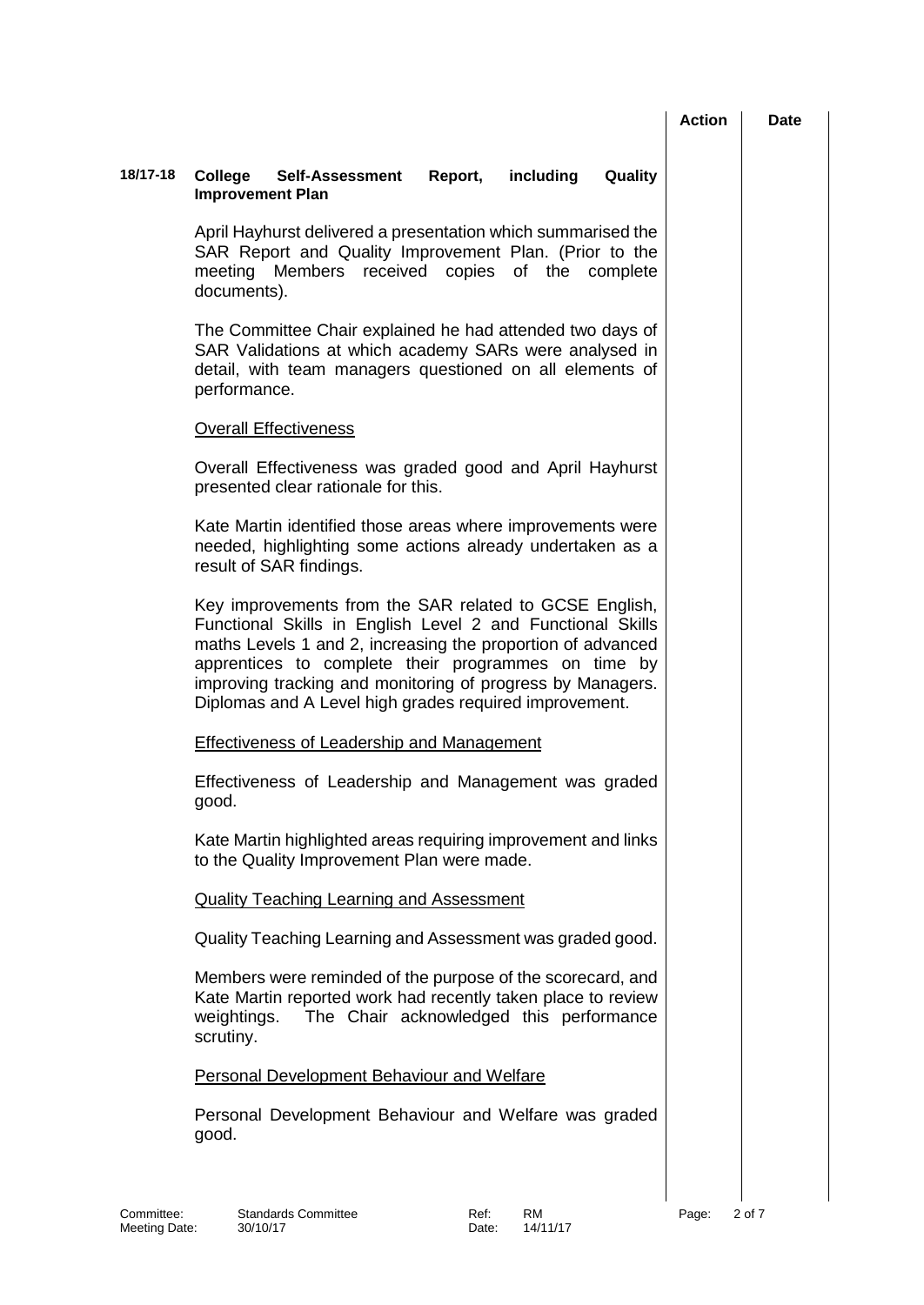|          |                                                                                                                                                                                                                                              | <b>Action</b> | Date     |
|----------|----------------------------------------------------------------------------------------------------------------------------------------------------------------------------------------------------------------------------------------------|---------------|----------|
|          | April Hayhurst presented strengths and informed Members of<br>work underway to improve support to apprentices including<br>the monitoring of this.                                                                                           |               |          |
|          | <b>Outcomes for Learners</b>                                                                                                                                                                                                                 |               |          |
|          | Outcomes for Learners was graded good.                                                                                                                                                                                                       |               |          |
|          | In the national 16-17 performance tables, there was a pattern<br>emerging with Diplomas and high level GCSE English and<br>maths and functional skills.                                                                                      |               |          |
|          | Members noted performance across all measures, compared<br>with the previous year as well as benchmarks.                                                                                                                                     |               |          |
|          | Janet Morgan commented positively on the GCSE maths<br>results and requested detail behind the A Level outcomes,<br>which Kate Martin would present at the next meeting.                                                                     |               |          |
|          | The Committee Chair commented that target setting had<br>been much stronger this year with aspirational targets. He<br>explained that at his Link Governor meetings with Stacey<br>Adams, Stacey had drilled down to each and every A Level. |               |          |
|          | Further discussion took place on the rationale and<br>improvement plans for:                                                                                                                                                                 |               |          |
|          | 16-19 Study Programmes - Good<br>Adult Learning - Good<br>Apprenticeships - Good<br>Provision for Students with High Needs - Outstanding                                                                                                     |               |          |
|          | <b>Quality Improvement Plan</b>                                                                                                                                                                                                              |               |          |
|          | The Quality Improvement Plan provided substantially more<br>information than the presentation. Actions were addressed<br>through the monthly QPR meetings, which also include a<br>rapid improvement plan where relevant.                    | KM            |          |
|          | The Committee Chair praised the clear documentation and<br>said it was good to have the closedown of the Improvement<br>Plan. He said a lot of the actions within the presentation<br>were detailed in the plan.                             |               | 06/03/17 |
| 19/17-18 | Organisational Quality Performance Review - Academic<br>and Technical, including<br><b>Student Behaviour Report</b><br><b>Student Satisfaction Report</b>                                                                                    |               |          |
|          | The OQPR had been devised in a different structure to that<br>previously presented to align with the Common Inspection<br>Framework format.                                                                                                  |               |          |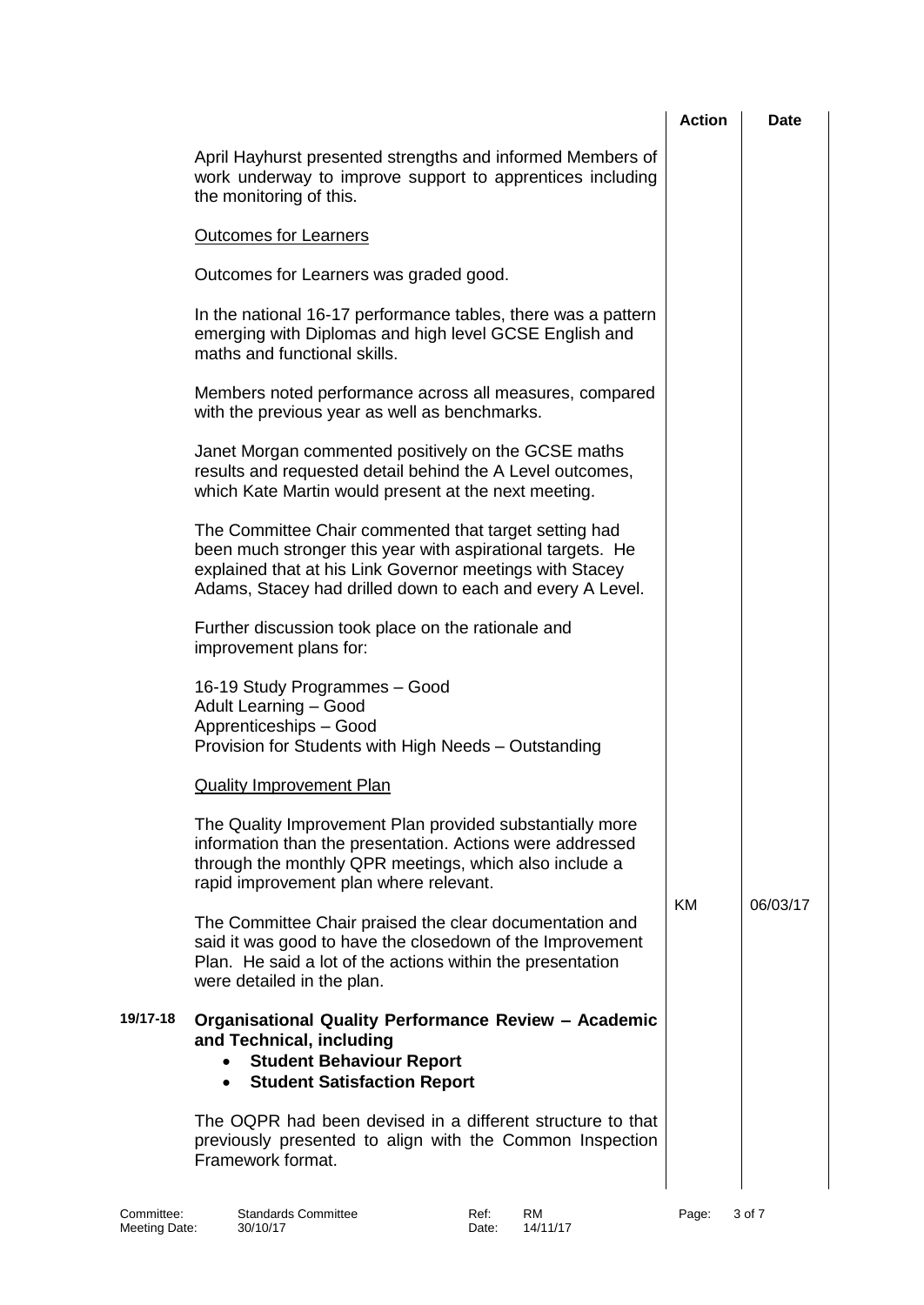|          |                                                                                                                                                                                                                                                                                                                                                                                                                                                                                                                                                                                                                         | <b>Action</b> | <b>Date</b> |
|----------|-------------------------------------------------------------------------------------------------------------------------------------------------------------------------------------------------------------------------------------------------------------------------------------------------------------------------------------------------------------------------------------------------------------------------------------------------------------------------------------------------------------------------------------------------------------------------------------------------------------------------|---------------|-------------|
|          | April explained the Data Dashboard would be the key<br>document that would drive the continuous improvement in<br>performance. Key highlights were as follows:                                                                                                                                                                                                                                                                                                                                                                                                                                                          |               |             |
|          | The Teaching, Learning and Assessment team had<br>$\bullet$<br>been re-structured under new leadership.<br>A review of enrolments was underway to ensure all<br>$\bullet$<br>were accessing the appropriate qualification by level<br>and previous attainment.<br>A right course review was being undertaken to ensure<br>٠<br>students were on the right course or moved to suitable<br>programmes if they were unhappy on their current<br>programme.<br>Positive attendance figures at 90% including<br>$\bullet$<br>authorised absence.<br>Initial target grades have been set for all Level 1,2 and<br>3 students. |               |             |
|          | <b>Student Behaviour Report</b>                                                                                                                                                                                                                                                                                                                                                                                                                                                                                                                                                                                         |               |             |
|          | Helen Jefferson presented the annual Student Behaviour<br>Report summarising the information broken down by type of<br>sanction, site, gender and ethnicity.                                                                                                                                                                                                                                                                                                                                                                                                                                                            |               |             |
|          | Helen responded to questions and shared the actions being<br>taken in 2017-18 as a result of some of the findings/challenges<br>of 2016-17.                                                                                                                                                                                                                                                                                                                                                                                                                                                                             |               |             |
|          | <b>Learner Satisfaction Survey (FE Choices)</b>                                                                                                                                                                                                                                                                                                                                                                                                                                                                                                                                                                         |               |             |
|          | In March 2017, 882 students participated in the Learner<br>Satisfaction Survey (FE Choices).                                                                                                                                                                                                                                                                                                                                                                                                                                                                                                                            |               |             |
|          | Members noted the results, acknowledging these were based<br>on a particularly low number of students compared to other<br>colleges. Helen confirmed the S.E.T. would be encouraging<br>students to complete the year's survey.                                                                                                                                                                                                                                                                                                                                                                                         |               |             |
| 20/17-18 | Organisational<br>Quality<br><b>Performance</b><br><b>Review</b><br><b>Apprenticeships</b>                                                                                                                                                                                                                                                                                                                                                                                                                                                                                                                              |               |             |
|          | April Hayhurst presented the OQPR for Apprenticeships.                                                                                                                                                                                                                                                                                                                                                                                                                                                                                                                                                                  |               |             |
|          | April talked through the report focussing on the improvements<br>on page 11.                                                                                                                                                                                                                                                                                                                                                                                                                                                                                                                                            |               |             |
|          | The Committee Chair asked how long Onefile had been used<br>for and April explained this had been piloted in some area prior<br>to, but implemented since 1 August. She explained all the staff<br>had been fully trained.                                                                                                                                                                                                                                                                                                                                                                                              |               |             |
|          | The Chair asked if employers were using Onefile. April said<br>they were as a reference to track their apprentices. Employers                                                                                                                                                                                                                                                                                                                                                                                                                                                                                           |               |             |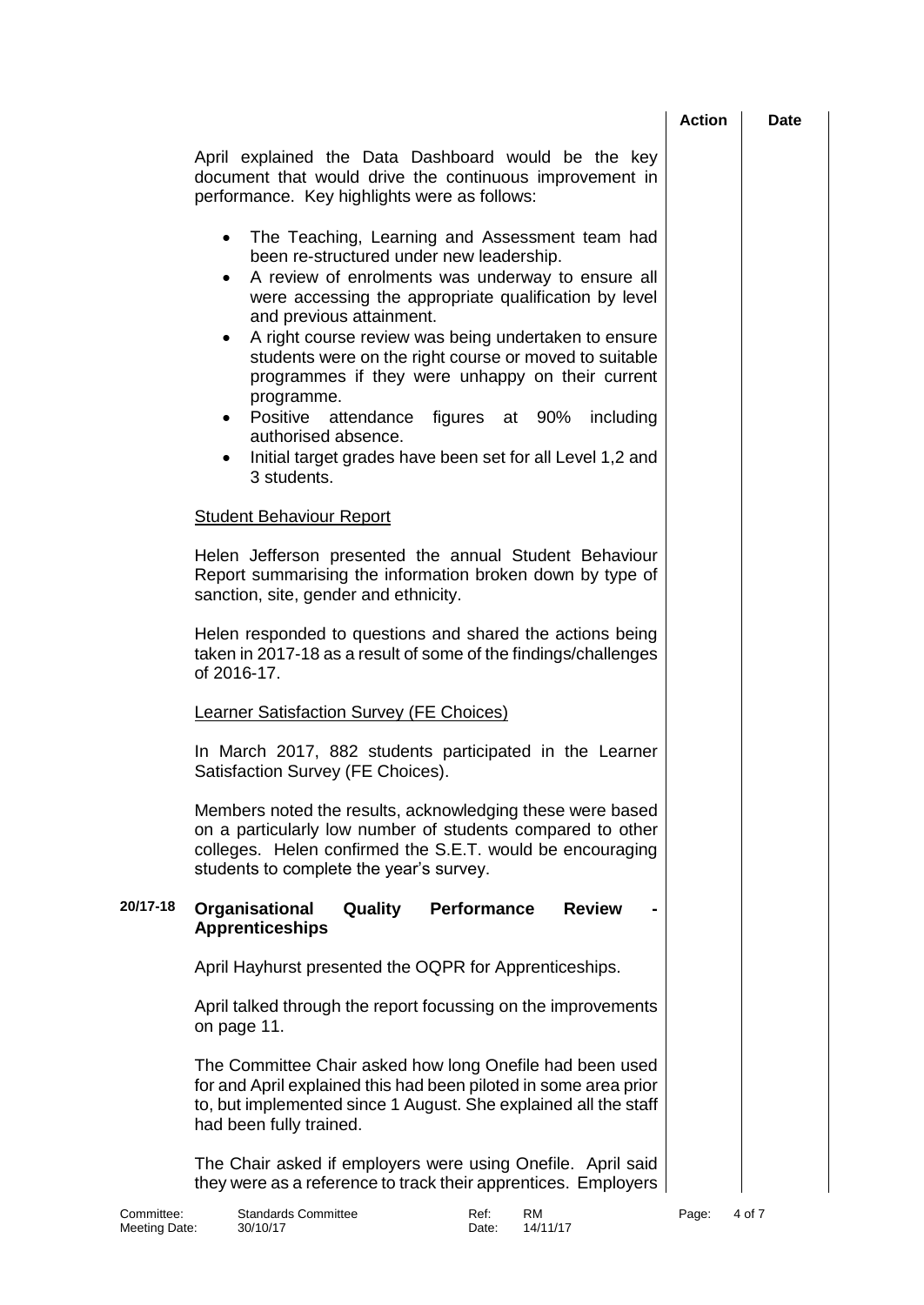|                                             |                                                                                                                                                                                                                                                                                                                                                                  | <b>Action</b> | <b>Date</b> |
|---------------------------------------------|------------------------------------------------------------------------------------------------------------------------------------------------------------------------------------------------------------------------------------------------------------------------------------------------------------------------------------------------------------------|---------------|-------------|
|                                             | were sent a letter once their student was in College and those<br>with apprentices aged 16-18 received a weekly call.                                                                                                                                                                                                                                            |               |             |
|                                             | April Hayhurst explained processes in place for business<br>reviews, progress monitoring and staff training on mandatory<br>aspects, such as Prevent, as well as how this was being<br>presented to employers.                                                                                                                                                   |               |             |
|                                             | The Chair asked if there were any signs of the higher<br>apprenticeships being taken up by employers. April said they<br>were seen as a skills escalator and a progression opportunity<br>by most for existing staff.                                                                                                                                            |               |             |
| 21/17-18                                    | <b>Equality and Diversity Annual Report (draft)</b>                                                                                                                                                                                                                                                                                                              |               |             |
|                                             | Kate Martin presented the draft Annual Report which was an<br>externally published document.                                                                                                                                                                                                                                                                     |               |             |
|                                             | In summary, the document highlighted the work carried out<br>with students. Groups of students had proactively worked on<br>a set of three DVDs which were used as part of the induction<br>process and a new Moodle page had been created with<br>resources that could be used in the classroom and workplace.<br>There was a new Student Rep EDI on each site. |               |             |
|                                             | The monitoring and data capture system had changed to use<br>the data to support students within the College.                                                                                                                                                                                                                                                    |               |             |
|                                             | Jack Atwal suggested showing the link from the Behaviour<br>Management Policy when reviewing figures.                                                                                                                                                                                                                                                            |               |             |
|                                             | Kate said there would be specific focus groups that reviewed<br>level of attainment, particularly relating to some cohorts.<br>Discussions were taking place as to how to capture that data,<br>for groups not currently disclosing.                                                                                                                             |               |             |
| 22/17-18                                    | <b>Equality, Diversity and Inclusion Policy</b>                                                                                                                                                                                                                                                                                                                  |               |             |
| Policy.                                     | Kate Martin presented the Equality, Diversity and Inclusion                                                                                                                                                                                                                                                                                                      |               |             |
|                                             | The main change around this policy related to adding<br>'Inclusion' to the title. This had been aligned to the new<br>strategy and the agenda around social mobility. Clearer<br>definitions had been made in relation to whole protected<br>characteristics as opposed to limited ones.                                                                         |               |             |
|                                             | A focus group has been developed and incorporated various<br>areas within the College, with representation from the<br>Students Union, MIS, HR etc.                                                                                                                                                                                                              |               |             |
| ensure<br>to<br>Committee:<br>Meeting Date: | When the Policy was originally written the CEO was<br>highlighted as responsible. However, this had been changed<br>individuals<br>within<br>Derby College,<br>including<br><b>Standards Committee</b><br>Ref:<br>RM<br>14/11/17<br>30/10/17<br>Date:                                                                                                            | Page:         | 5 of 7      |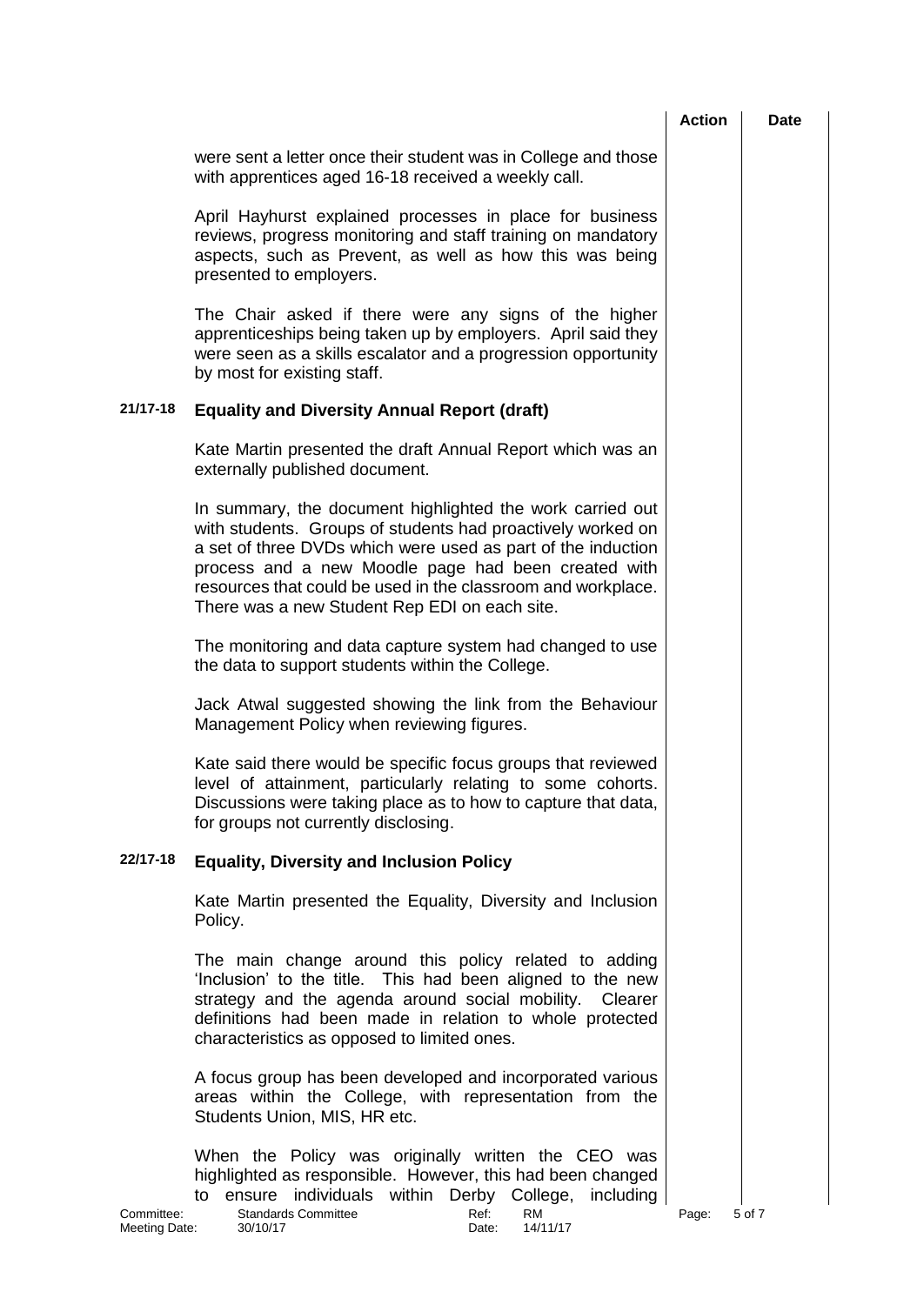|          |                                                                                                                                                                                                                                                                                                                   | <b>Action</b> | Date     |
|----------|-------------------------------------------------------------------------------------------------------------------------------------------------------------------------------------------------------------------------------------------------------------------------------------------------------------------|---------------|----------|
|          | employees, students, customers and governors<br>were<br>responsible to ensure the suitable observation of the principles<br>of the Equality, Diversity and Inclusion Policy were applied.                                                                                                                         |               |          |
|          | A section relating to recruitment had been added with more<br>reference also made to work-based students.                                                                                                                                                                                                         |               |          |
|          | The Committee recommended the Policy for approval by<br>the Corporation at their meeting on 11 December 2017.                                                                                                                                                                                                     | <b>Clerk</b>  | 11/12/17 |
| 23/17-18 | <b>HE Self-Evaluation Document (SED)</b>                                                                                                                                                                                                                                                                          |               |          |
|          | The HE SED had been externally validated by West Notts<br>College through the Peer Evaluation Group.                                                                                                                                                                                                              |               |          |
|          | The College wasa happy with the validation and no<br>recommendations had been received.                                                                                                                                                                                                                           |               |          |
|          | The study skills support was well received by students and<br>showed improvement in the levels of attainment and academic<br>writing. The areas the team were looking to strengthen were<br>public information and the key information sets. This was<br>about getting the right information in a timely fashion. |               |          |
|          | The Committee recommended the HE SED for approval by<br>Corporation at their meeting on 11 December 2017.                                                                                                                                                                                                         |               |          |
| 24/17-18 | <b>Nursery Self-Evaluation Form (SEF)</b>                                                                                                                                                                                                                                                                         | <b>Clerk</b>  | 11/12/17 |
|          | The Nursery SEF had been through the validation panel and<br>received an outstanding grade.                                                                                                                                                                                                                       |               |          |
|          | The team would continue to build on that practice. The local<br>authority had been to assess the Nursery and there were no<br>concerns.                                                                                                                                                                           |               |          |
|          | Building on the good practice, the nursery had been looking at<br>parental engagement and invited fathers into the Nursery and<br>ensuring parents understood the nursery in terms of stretch<br>and challenge. They have also looked at a coaching and<br>mentoring programme.                                   |               |          |
|          | The Nursery received an outstanding Ofsted inspection earlier<br>this year which provided external validation.                                                                                                                                                                                                    |               |          |
| 25/17-18 | <b>Residential Self-Evaluation Form (SEF)</b>                                                                                                                                                                                                                                                                     |               |          |
|          | The Residential SEF had gone through the validation process<br>and received an outstanding grade, in line with the previous<br>inspection.                                                                                                                                                                        |               |          |
|          | The provision was last inspected a couple of years ago and<br>the team continued to build on the good practice. This had                                                                                                                                                                                          |               |          |

Committee: Standards Committee Ref: RM Page: 6 of 7<br>
Meeting Date: 30/10/17 Committee Date: 14/11/17

Meeting Date: